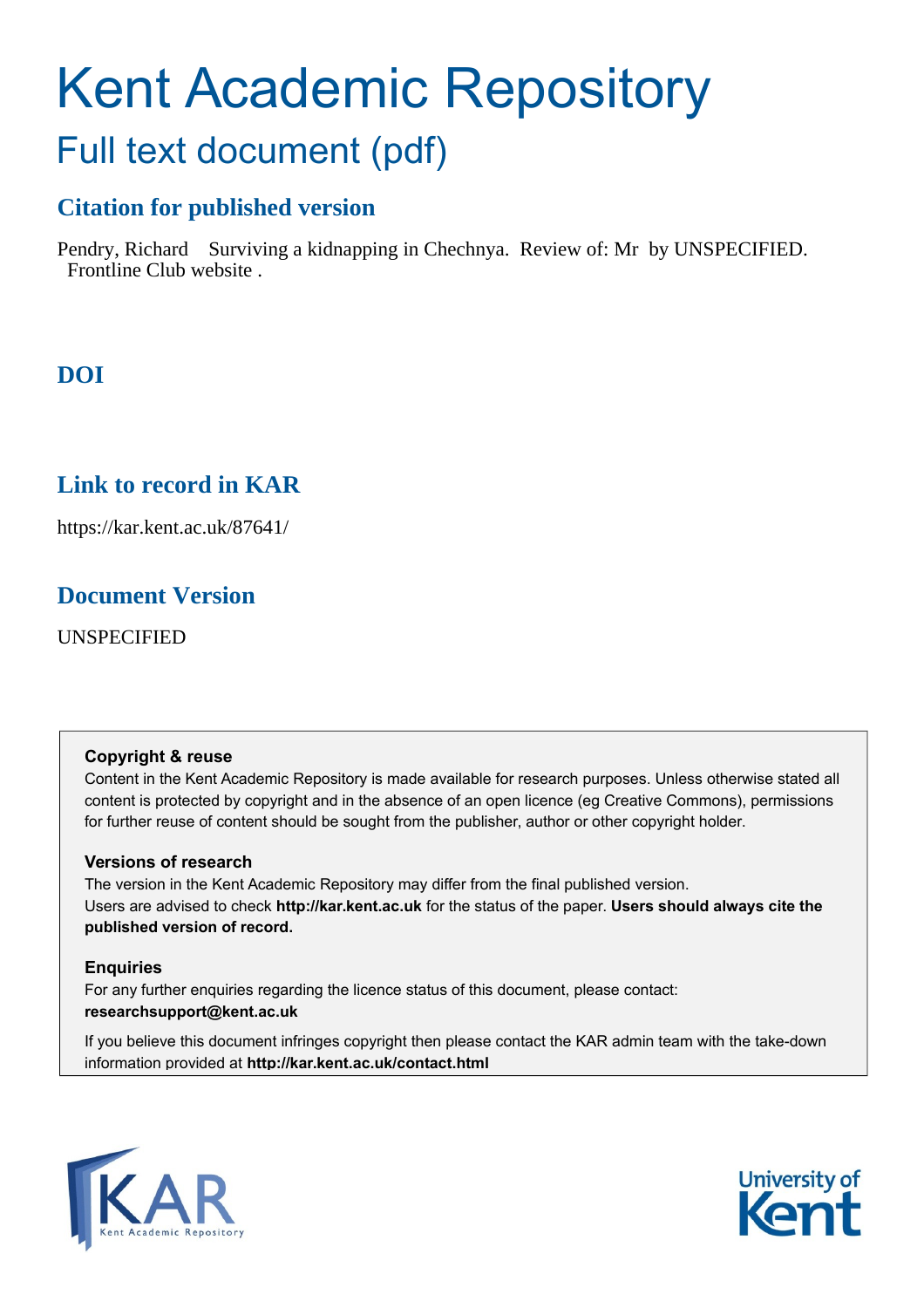## Surviving a Kidnapping in Chechnya

skyisalwaysthere.jpg

In 1997, Camilla Carr and Jonathan James (http://www.camillacarr.org/) were kidnapped and held for fourteen months (http://news.bbc.co.uk/2/hi/uk\_news /180973.stm) in Chechnya. Speaking neither Russian nor Chechen, armed with good intentions and a car full of toys, the two Britons had volunteered to help traumatised children in Grozny (https://www.time.com/time/daily/special /photo/grozny/). They were soon kidnapped, and this book – The Sky is Always There: Surviving a Kidnapping in Chechnya (https://www.amazon.co.uk/Sky-Always-There-Surviving-Kidnapping/dp/1853118567) – is a ghastly tale of casual violence and the kidnappers' contempt for their hostages.

Many who travelled to Chechnya at this time got into trouble. A tough and resourceful Russian woman journalist I knew also worked with children in Grozny.

Galya thought she knew what she was doing, but the Chechen man she most trusted betrayed her and she was taken captive. After her release, she fostered half a dozen Chechen children in her tiny flat in Moscow. She did not return to Chechnya.

Around the same time the authors and Galya were seized, I was held under armed guard while attempting to track down President Dzhokhar Dudayev (https://en.wikipedia.org/wiki/Dzhokhar\_Dudayev) in hiding. Luckily, one bearded fighter recognised me from an afternoon when we had sheltered from shellfire together. The atmosphere lightened, and we were sent on our way to Dudayev. Afterwards, I too stopped working in Chechnya.

So how did the woefully unprepared Jon and Camilla think they would get away with it? Unable to talk to their captors, the couple were reduced to making sense of their situation in their own terms. They deployed healing visualisations, yogic breathing exercises and a strategy of appeasement. They even gave the gunmen massages. One captor raped Camilla many times over a prolonged period, with Jon listening in the next room. Eventually, she made it clear that the experience was terrible. The rapist claimed to be surprised, as he ostensibly thought that western women enjoyed rape. Camilla wondered whether she should have registered her objection sooner. The couple did not ask to be kidnapped, abused and raped, but the lesson is that people should think about the risk of going into an environment already known for the likelihood of kidnapping.

This is a car crash of a book, a how-not-to essay in on working in a war zone. Much of the time, one wants to shake the authors and ask them what they thought they were doing. Jon's dreadlocks, their massages and Camilla's clumsy confusion of eating and toilet utensils which so appalled their captors leave the impression that the authors didn't do their homework. Apparently, they were arrogant enough to think they didn't have to.

*Reviewer: Richard Pendry (https://www.linkedin.com/pub/6/a4b/b31) is a lecturer in broadcast journalism at the University of Kent (http://www.kent.ac.uk/journalism/staff.html). He reported from all over the former Soviet Union, including Chechnya, for Frontline News (http://www.ricenpeas.com/docs/vinterciew.html) in the 1990s. The Sky is Always There: Surviving a Kidnapping in Chechnya (https://www.amazon.co.uk/Sky-Always-There-Surviving-Kidnapping/dp/1853118567) by Camilla Carr and Jonathan James*